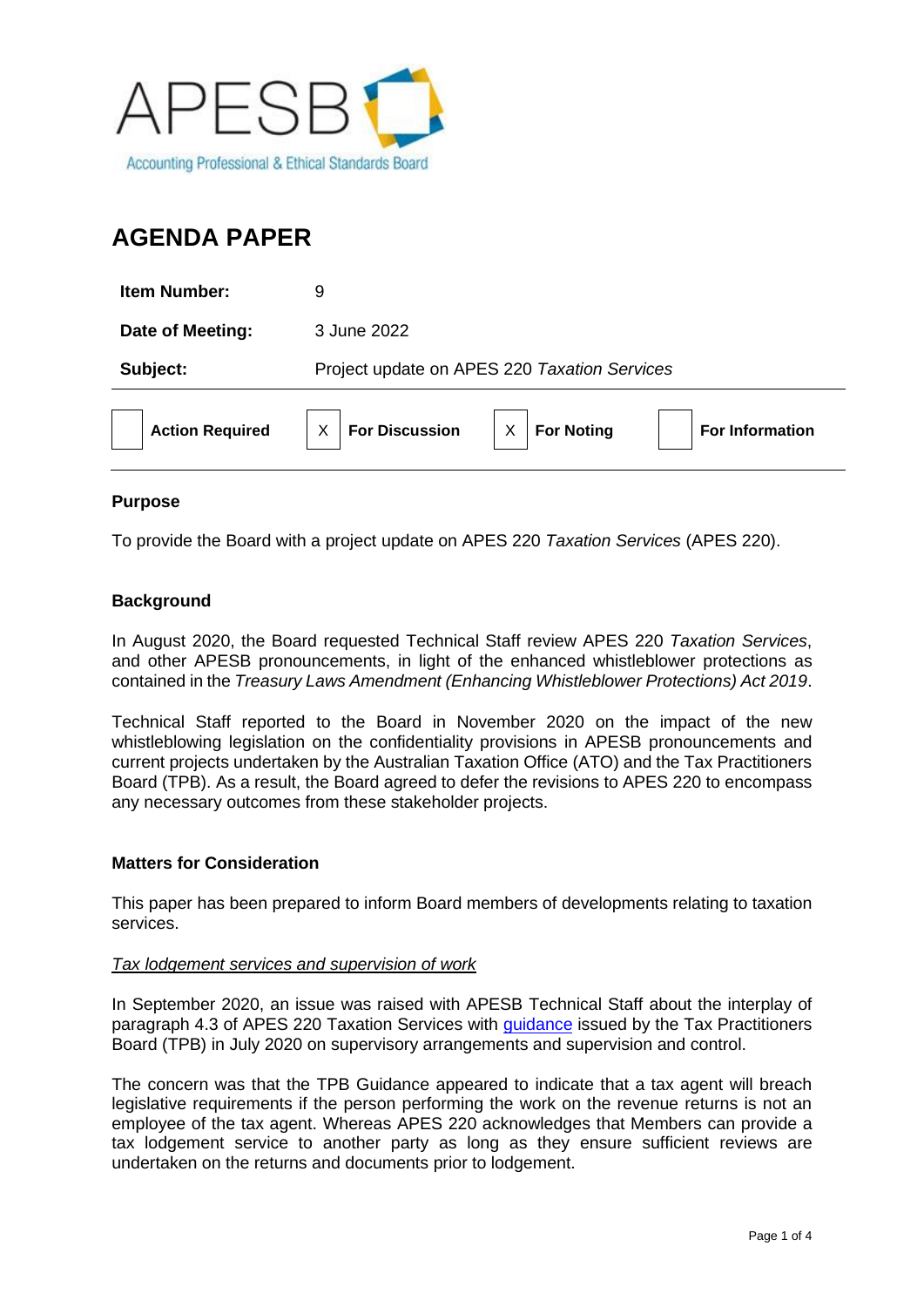Paragraph 4.3 of APES 220 states as follows:

**4.3 Where a Member in Public Practice provides a tax lodgement service to another party and a significant portion of the work associated with the revenue returns and other relevant documents is not performed under the supervision of the Member, the Member shall perform sufficient reviews of the revenue returns and other relevant documents in accordance with this Standard and the Code prior to lodgement of these revenue returns.**

The use of a tax lodgement service is common when a Member is gaining experience to meet the experience requirements of being a tax agent and may lodge revenue returns they prepare under the supervision of a fully qualified tax agent (who may not necessarily be their employer).

In October 2020, APESB Technical Staff met with the TPB to discuss this issue. TPB Staff were of the view that the requirements are not necessarily inconsistent as both focus on the need for adequate supervision.

In 2021, the [TPB](https://www.tpb.gov.au/tpbi-362021-supervisory-arrangements-under-tax-agent-services-act-2009) updated its guidance on supervisory arrangements by issuing TPB Information Sheet TPB(I) 36/2021 *[Supervisory arrangements under the](https://www.tpb.gov.au/tpbi-362021-supervisory-arrangements-under-tax-agent-services-act-2009) Tax Agent Services [Act 2009](https://www.tpb.gov.au/tpbi-362021-supervisory-arrangements-under-tax-agent-services-act-2009)*. The guidance clarifies that there is no need to have an employer/employee relationship with the person performing the services as long as there is adequate supervision. The tax agent needs to direct, oversee and check the services provided on their behalf.

Technical Staff have reviewed paragraph 4.3 of APES 220 in light of the revised guidance issued by the TPB and believe the phrase "…is not performed under the supervision of the Member…" should be amended to "…is performed by the other party…". Technical Staff also recommend that a footnote be included for this paragraph which refers to the TPB guidance.

Technical Staff believe this matter should be included in the next revision of APES 220, and notes it is already recorded as a matter on the APESB Issues Register.

## *ATO engagement regarding auditor independence and best practice governance for tax practices*

During 2020 and 2021, APESB Technical Staff have been collaborating with the Australian Taxation Office (ATO) about current projects being undertaken by each organisation.

At the November 2021 Board Meeting, the ATO provided the Board with an update on their project on a Governance framework for tax practitioners/firms. The ATO hopes to release their guidance in the second half of 2022.

At this meeting, the ATO also addressed issues associated with APESB's current project on Non-Assurance Services (NAS) and discussed the proposed provisions relating to tax services to an audit client. Refer to Board Agenda Item 12 for further details on the NAS project. The proposed revisions to the NAS provisions in APES 110 *Code of Ethics for Professional Accountants (including Independence Standards)* (APES 110) are expected to be finalised by the end of 2022.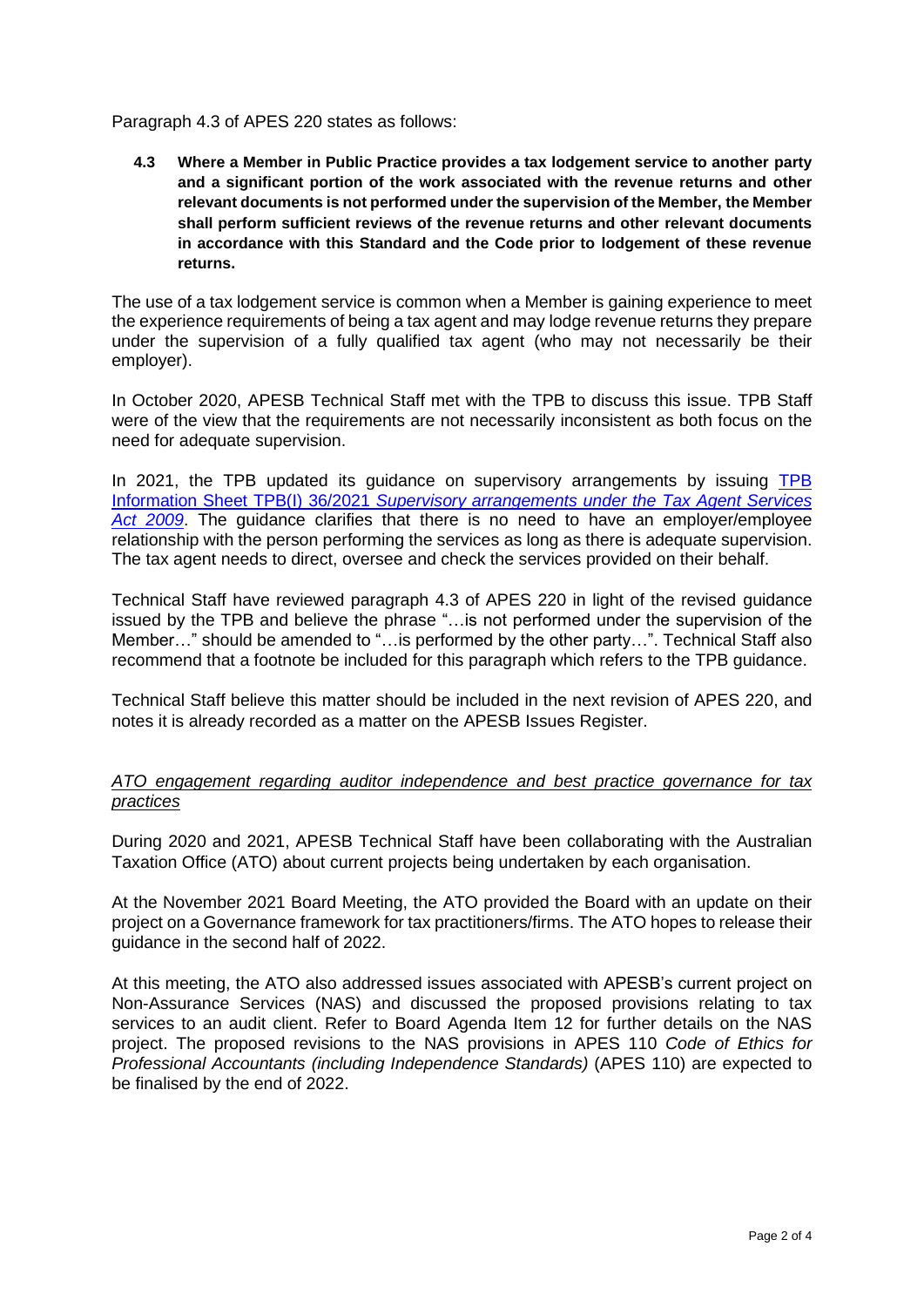## *IESBA's current project on Tax Planning and Relates Services*

In September 2021, the International Ethical Standards Board for Accountants (the IESBA) approved a [project proposal](https://www.ifac.org/system/files/meetings/files/Agenda-Item-9E-Tax-Planning-and-Related-Services-Project-Proposal-Approved.pdf) on tax planning and related services. The project aims to develop a principles-based framework based on the fundamental principles and the conceptual framework in the *International Code of Ethics for Professional Accountants (including International Independence Standards)* (the IESBA Code) to guide professional accountants' ethical conduct when providing tax planning and related services to clients or their employer.

A significant part of the impetus for this project is recent tax scandals such as the Panama papers, Pandora papers and Paradise papers. These scandals have focused the public, government and regulatory bodies of multiple jurisdictions' attention on the professional practices and behaviour of professional enablers such as lawyers and accountants.

At the IESBA March 2022, the IESBA reviewed a [report](https://www.ifac.org/system/files/meetings/files/Agenda-Item-1A-PIOBs-PI-Issues-on-IESBA-projects-Feb-2022.pdf) from the Public Interest Oversight Board (PIOB) on the public interest considerations of IESBA's current projects. The PIOB supports the IESBA's tax project noting the current global emphasis on tax, tax avoidance and social responsibility regarding tax practices.

The PIOB noted that the key public interest issues for this project would be:

- Promoting consistent ethical behaviour of professional accountants providing tax planning services;
- Raising the awareness of risks associated with unacceptable tax planning; and
- Promoting sustainability principles, including transparency.

(refer to page 7 of PIOB's report to IESBA)

At the March 2021 meeting, the IESBA also received [an update](https://www.ifac.org/system/files/meetings/files/Agenda-Item-7A-Tax-Planning-and-Related-Services-Presentation-Slides.pdf) from the IESBA's Tax Planning and Related Services Taskforce for this project. From the beginning of this year, APESB CEO Channa Wijesinghe has been a member of this IESBA Taskforce in his capacity as an IESBA member.

The project's primary objective is to develop a principle-based ethical framework based on the Conceptual Framework in the IESBA Code to guide the professional accountant's behaviour when providing tax planning and related services.

The Taskforce noted that tax planning services could fall anywhere within a broad ethical spectrum from what is considered clearly legal to what is considered clearly illegal. Ethical considerations apply to professional accountants providing tax planning services all along this spectrum. However, the perception of professional accountants' ethical behaviour in carrying out tax planning services that, while not illegal, are perceived as unacceptable tends to arise within the boundaries of what the IESBA has termed the "gray zone."



*Source: IESBA Tax Planning & Relates Services – Briefing Note* (Refer Agenda Item 9(a)).